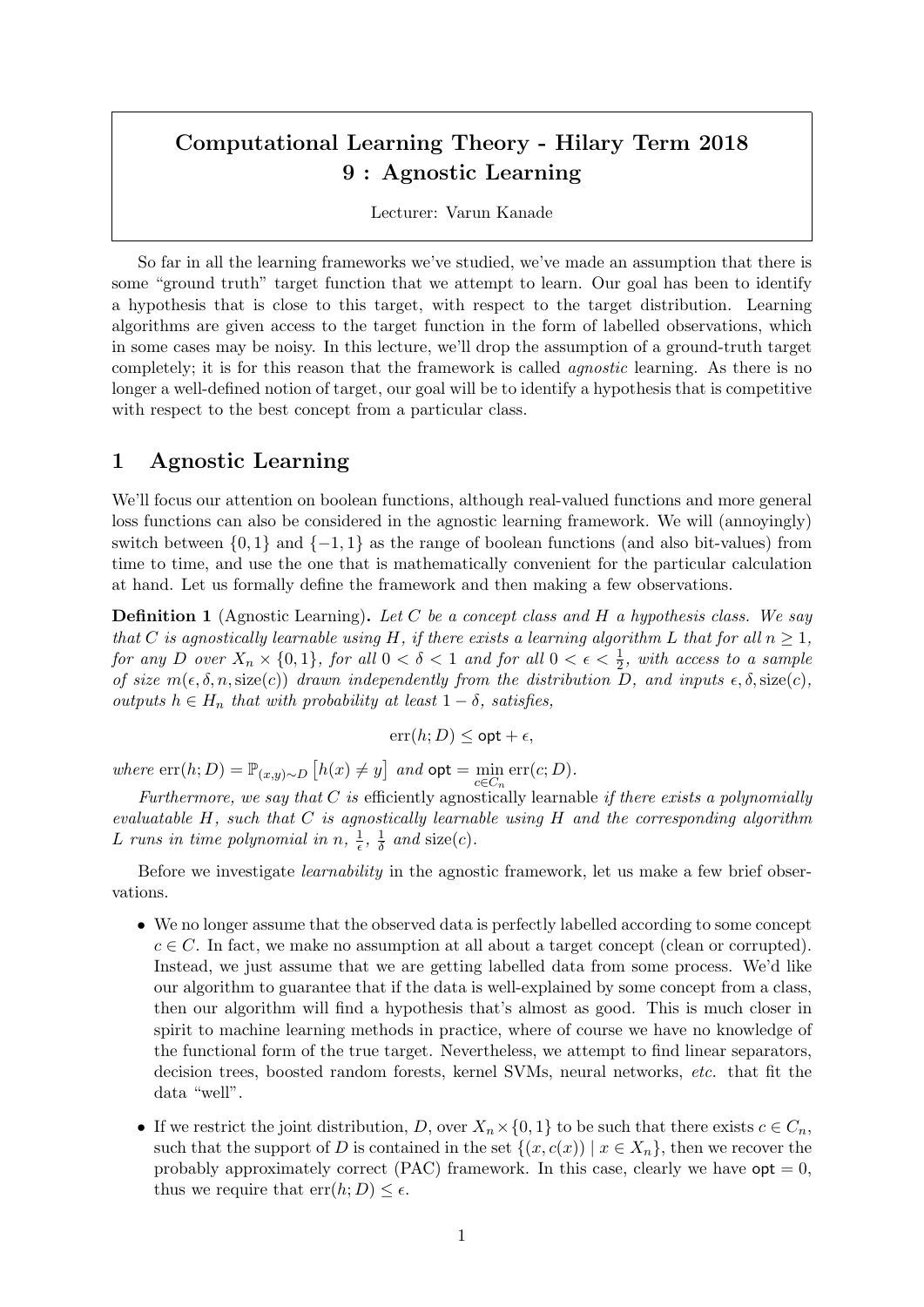• The PAC framework with random classification noise can also be viewed as a restriction of the agnostic learning framework, where conditioned on  $x, (x, c(x))$  has probability mass  $1-\eta$  and  $(x, 1-c(x))$  has probability mass  $\eta$ .<sup>1</sup> In this setting, any function  $f: X_n \to \{0,1\}$ must have  $err(f; D) \ge \eta$ , thus  $opt = \eta$  and is achieved by the target, c. If we run an agnostic learning algorithm with the accuracy parameter set to  $(1 - 2\eta)\epsilon$ , we obtain a hypothesis h with the desired guarantee, *i.e.*,  $\mathbb{P}_{x \sim D_X} [h(x) \neq c(x)] \leq \epsilon$ , where  $D_X$  is the marginal distribution over  $X_n$ .

What classes are agnostically learnable? The above observations suggest that agnostic learning is challenging—at the very least, algorithms for agnostic learning imply algorithms for PAC learning in the presence of random classification noise. If we restrict our attention to efficient sample complexity and ignore the running time, then agnostic learning is characterised very well by the VC-dimension. Let  $S = \{(x_1, y_1), \ldots, (x_m, y_m)\} \subseteq X_n \times \{0, 1\}$  be a sample of size m. For any  $h: X_n \to \{-1, 1\}$ , define

$$
\widehat{\text{err}}(h;S) = \frac{1}{m} \sum_{i=1}^{m} \mathbb{1}(h(x_i) \neq y_i)
$$

The following theorem relates the empirical error on a sample to the expected error with respect to the underlying distribution. We will not give a proof here, but the proof is similar to that of other results of this type that we've seen earlier.

**Theorem 2.** Let H be a hypothesis class with VC dimension  $d$  and let  $D$  be any distribution over  $X \times \{0,1\}$ . Then there exists  $c_0 > 0$  such that for all  $\epsilon, \delta > 0$ , if S is a sampe of size m drawn independently from D, where  $m \geq \frac{c_0}{\epsilon^2} \left( d \log \frac{1}{\epsilon} + \log \frac{1}{\delta} \right)$ , then with probability at least  $1 - \delta$ , it holds for every  $h \in H$  that  $|\widehat{\text{err}}(h; S) - \text{err}(h; D)| \leq \epsilon$ .

Let us see how this result may be applied to yield learning algorithms. Let  $C$  be a concept class for which we are interested in designing an agnostic learning algorithm. Let  $H$  be some hypothesis class such that  $C \subseteq H$ ; we consider a more general H as the problem of minimising empirical error using H might be easier than if using C (as in the case of 3-TERM-DNF vs 3-CNF). We choose S be a sample of size m that is large enough so that the above theorem may be applied with confidence parameter  $\delta$  and accuracy parameter  $\epsilon/2$ . Let  $h \in H$  be the hypothesis that minimises  $\widehat{err}(h; S)$  and let  $c^* \in C$  be the concept that minimises  $err(c; D)$ , so<br>that  $\operatorname{arr}(c^* \cdot D) = \min \operatorname{arr}(c, D) = \text{ext}$ . Thus, we have that  $err(c^*; D) = \min_{c \in C} err(c, D) = \text{opt.}$  Thus, we have:

$$
err(h; D) \le \widehat{err}(h; S) + \frac{\epsilon}{2}
$$
  
Using Theorem 2  

$$
\le \widehat{err}(c^*; S) + \frac{\epsilon}{2}
$$
As  $c^* \in H$  and  $h \in H$  was chosen to minimise  $\widehat{err}(h; S)$   

$$
\le \operatorname{err}(c^*; D) + \epsilon
$$
Using Theorem 2

The difficulty is, of course, in finding  $h \in H$  that minimises  $\widehat{err}(h; S)$ . In Section 2, we'll see a result showing that *proper* agnostic learning linear halfspaces is hard unless  $NP = RP$ . In Section 3, we'll see that even for *improper* agnostic learning, it would be highly surprising if efficient agnostic learning algorithms could be obtained for classes such as CONJUNCTIONS and linear halfspaces. If one is not concerned with computational complexity, then the results obtained using Theorem 2 are essentially tight; the following theorem shows this.

Theorem 3. Any algorithm for agnostically learning a concept class C with VC dimension d that achieves an error of at most  $\mathsf{opt}+\epsilon$  with probability at least  $1-\delta$  requires  $\Omega\left(\frac{1}{\epsilon}\right)$  $\overline{\epsilon}$  $\left( d + \log \frac{1}{\delta} \right)$ examples.

<sup>&</sup>lt;sup>1</sup>Here we are assuming  $X_n$  is finite; in any case, we'll ignore issues related to measurability in this course.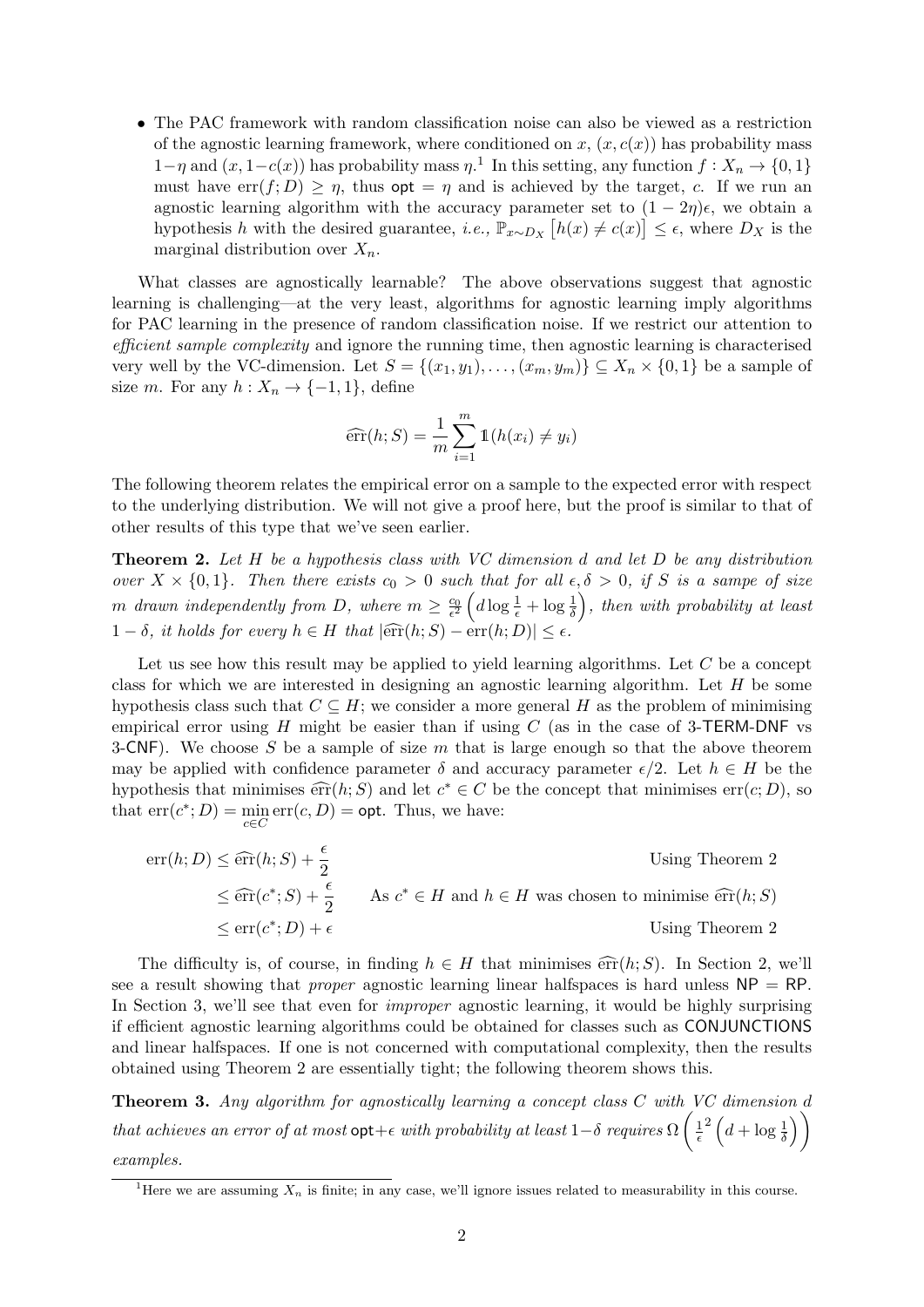We will not give a proof of this theorem, but let us understand why the linear dependence on 1  $\frac{1}{\epsilon^2}$  is necessary in the case of agnostic learning. (The correponding dependence for PAC learning is linear in  $\frac{1}{\epsilon}$ .) Let us consider a very simple hypothesis class, consisting of only two hypotheses, the constant functions which take the values 0 and 1. Suppose the data is generated using a coin with bias for HEADS either  $\frac{1}{2} + \epsilon$  or  $\frac{1}{2} - \epsilon$ , *i.e.*, a coin is tossed and if HEADS appears the label returned is 1 and otherwise the label is 0. In the former case, the algorithm must output the constant hypothesis 1, and in the latter case the constant hypothesis that always predicts 0. By computing the variance of the random variable that is the number of heads, it can be seen that unless at least  $\frac{1}{\epsilon^2}$  observations are made, it is impossible to distinguish between the two cases. (In the PAC setting, we are interested in separating a coin with bias 0 from those with bias at least  $\epsilon$ ; in this case, if we toss  $\frac{1}{\epsilon}$  times we expect to see at least one HEADS if the bias is not 0.)

Remark: Proofs of Theorems 2 and 3 can be found in the textbook by Mohri et al. (2012, Chap. 3).

## 2 Hardness of Proper Agnostic Learning

In this section, we'll focus on *proper* agnostic learning, *i.e.*, when the hypothesis class, H, from which the algorithm chooses the output hypothesis is the same as the concept class,  $C$ . We will show that *proper* agnostical learning of linear halfspaces is hard unless  $NP = RP$ . The proof is similar to other such results that we've seen in the context of PAC-learning.

**Theorem 4.** The class of linear halfspaces,  $LTF = \begin{bmatrix} \end{bmatrix}$  $n\geq 1$  $LTF_n$ , where,  $LTE = {x_2 \cdot x_1 + x_0 \cdot x_0}$ n

$$
\mathsf{LTF}_n = \{x \mapsto \mathbb{1}_{\geq 0}(w \cdot x + w_0) \mid w \in \mathbb{R}^n, \|w\|_2 = 1, w_0 \in \mathbb{R}\},\
$$

is not efficiently agnostically learnable using LTF unless  $NP = RP$ .

Proof. We will reduce from MAX-INDSET, the problem of finding the largest independent set in a graph, which is known to be NP-hard. Let  $G = (V, E)$  be a graph; a set  $I \subseteq V$  is an independent set if there does not exist  $(i, j) \in E$ , such that  $i \in I$  and  $j \in I$ , *i.e.*, an independent set is a set of vertices with no edges among them.

Given a graph  $G = (V, E)$ , we will construct  $S \subseteq \mathbb{R}^n \times \{0, 1\}$ . For vertex i, let  $v_i \in \mathbb{R}^n$ denote the point that is 0 in all co-ordinates except i and let the  $i<sup>th</sup>$  co-ordinate be 1. For every edge,  $(i, j)$ , let  $e_{i,j} \in \mathbb{R}^n$  denote the point that has 0 in all co-ordinates except i and j, and both the *i*<sup>th</sup> and the *j*<sup>th</sup> co-ordinate are 1. Notice that  $e_{i,j} = v_i + v_j$ , an observation that we will use later on. Let  $\mathbf 0$  be the origin in  $\mathbb R^n$ . Consider the set S of labelled points,

$$
S = \{(v_i, 1) \mid i \in V\} \cup \{(e_{i,j}, 0) \mid (i, j) \in E\} \cup \{(0, 0)\}
$$

We will count weighted error—each point in  $S$  is given some non-negative weight and the total weight is 1. In particular, we'll set the weight of  $(0,0)$  to be  $\frac{2}{3}$  and the remaining  $\frac{1}{3}$  weight is distributed equally among all the other points in S.

Let  $I \subseteq V$  be the largest independent set in G, and let  $\overline{I} = V \setminus I$ . Consider the following linear halfspace,  $f_I(x)$  given by

$$
f_I(x) = \mathbb{1}_{\geq 0} \left( \sum_{i \in I} x_i - \sum_{i \in \overline{I}} x_i - \frac{1}{2} \right)
$$

Let us compute the weighted error made by  $f_I$  on S. The point  $(0, 0)$  is classified correctly. All the points  $(e_{i,j}, 0)$  are also classified correctly, since each edge  $(i, j)$  has at least one end-point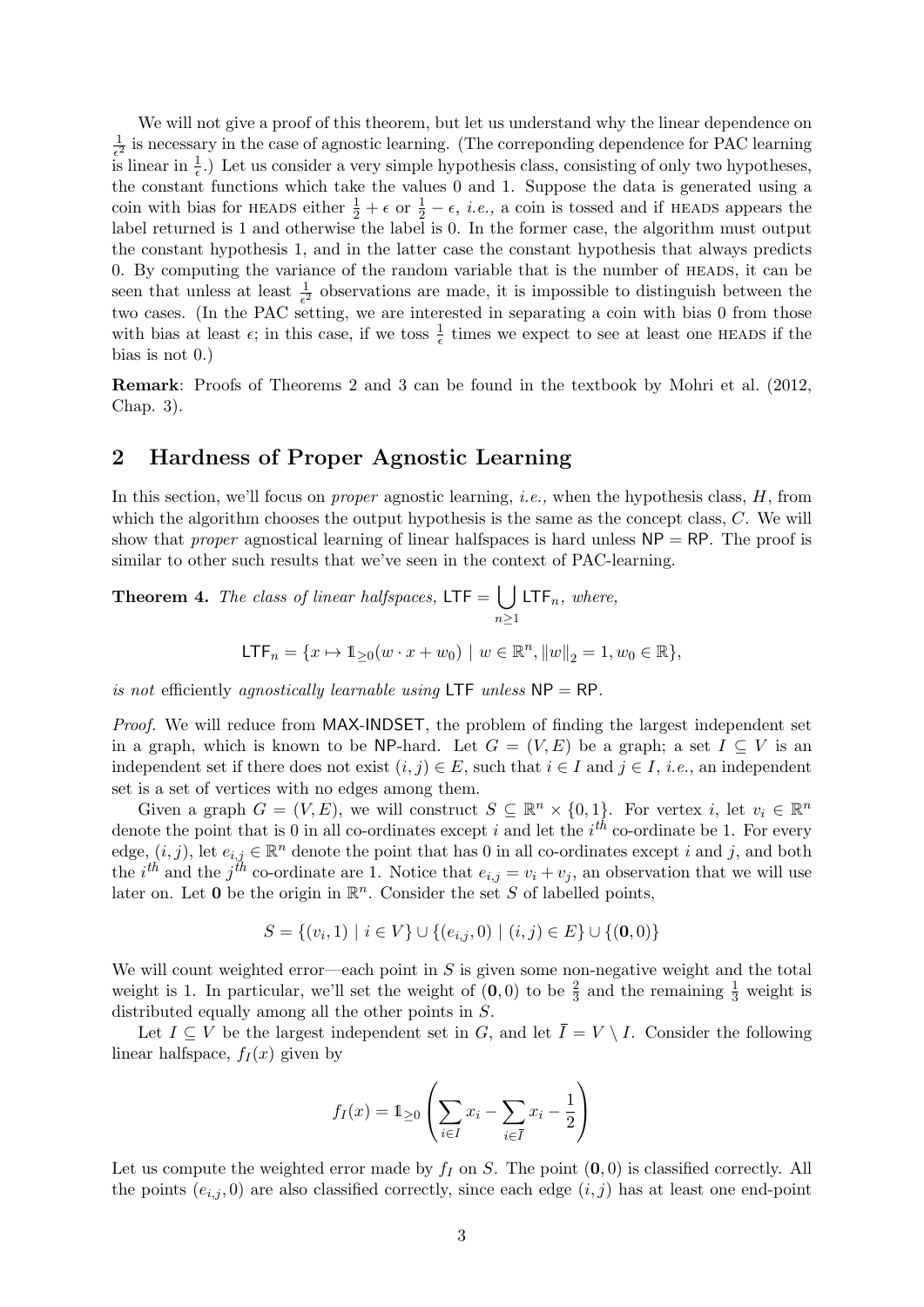that is not in I. Finally, all the vertices in I are classified correctly, while those in  $\overline{I}$  are classified incorrectly. Thus, the weighted error made by  $f_I$  on S is given by  $\frac{|V| - |I|}{3(|V| + |E|)}$ .

The argument that a proper agnostic learning algorithm gives, with probability at least  $1-\delta$ , a linear halfspace that minimises the weighted error on  $S$  is essentially the same as in other such proofs. We set  $\epsilon = \frac{1}{10(|V|)}$  $\frac{1}{10(|V|+|E|)}$ , and D to be the distribution given by the weights of points in S and that has support only over S. Thus, any halfspace that has weighted error at most  $opt + \epsilon$ , where opt is the least weighted error made by any linear halfspace on S, essentially has to produce such a halfspace (as any additional mistake increases the weighted error by at least 1  $\frac{1}{3(|V|+|E|)}$ ). Thus, using the proper agnostic learning algorithm, we get a randomised algorithm, that with probability at least  $1 - \delta$ , finds a linear halfspace that minimises the weighted error on S.

The last part that remains to be shown is that if we can find a linear halfspace that minimises the weighted error on S, then we can find a maximum independent set. Let  $g_{(w,w_0)}(x) =$  $1_{\geq 0}(w \cdot x + w_0)$  be such a linear halfspace. As there exists a linear halfspace with weighted error at most  $\frac{1}{3}$ , namely one that classifies the point  $(0,0)$  correctly, we know that the error of  $g_{(w,w_0)}$  is at most  $\frac{1}{3}$ . Thus in particular,  $(0,0)$  is classified correctly by the halfspace  $g_{(w,w_0)}$ , which implies that  $w_0 < 0$ . Thus, it suffices to compare  $g_{(w,w_0)}$  and  $f_I$  in terms of the mistakes made on the set  $S' := S \setminus \{(\mathbf{0},0)\},$  as both of these linear halfspaces classify the point  $(\mathbf{0},0)$ correctly.

Let  $\bar{J} = \{i \mid w \cdot v_i + w_0 < 0\}$  and let  $F = \{(i, j) \mid w \cdot e_{i,j} + w_0 \ge 0\}$ . Clearly, the number of mistakes made by the  $g_{(w,w_0)}$  on S' is  $|\bar{J}| + |F|$ . The number of mistakes made by  $f_I$  on S' is  $|\bar{I}|$ . Let  $J = V \setminus \overline{J}$ . As  $g_{(w,w_0)}$  was chosen to have the least weighted error on S and both  $g_{(w,w_0)}$  and  $f_I$  clasify (0, 0) correctly, it must be the case that  $|\overline{J}| + |F| \leq |\overline{I}|$ —alternatively  $|J| \geq |I| + |F|$ . Note that J may not be an independent set, but we'll describe how to obtain an independent set from J that is at least as large as I. Suppose there is an edge  $(i, j)$  such that  $i \in J$  and  $j \in J$ . We claim that it must be the case that  $(i, j) \in F$ . This follows by using the facts that  $w \cdot v_i + w_0 \geq 0$ ,  $w \cdot v_j + w_0 \geq 0$ ,  $e_{i,j} = v_i + v_j$  and that  $w_0 < 0$ . In particular, this means

$$
w \cdot e_{i,j} + w_0 \ge w \cdot (v_i + v_j) + 2w_0 \ge 0
$$

Thus, for any edge  $(i, j)$  with both endpoints in J, we can remove one of the points from J. As  $|J| \geq |I| + |F|$  and every such edge must be from F, in the end we are left with a set that is at least as large as I.

Thus, the existence of a proper agnostic learning algorithm for LTF implies  $RP = NP$ .  $\Box$ 

The above theorem shows that in the agnostic setting, proper learning linear halfspaces, a problem that was easy in the PAC framework, is already hard. On the problem sheets you have been asked to prove that even learning monotone conjunctions is hard. This provides some indication that agnostic learning is significantly more challenging than PAC learning. Of course, one may hope that allowing the learning algorithm to output hypotheses from larger classes would overcome some of these difficulties. In the next section, we show that it is unlikely to be the case.

#### 3 Hardness Results for Improper Agnostic Learning

In this section we'll show that agnostic learning continues to be challenging, even when learning algorithms are allowed to output any polynomial-time evalutable hypothesis. Obviously, we are not able to show these results unconditionally, or even on relatively standard assumptions such as  $RP \neq NP$ . Instead, we'll reduce other believed-to-be-hard learning problems to agnostic learning certain concept classes. This also gives us the opportunity to explicity state two wellknown challenging learning problems in computational learning theory.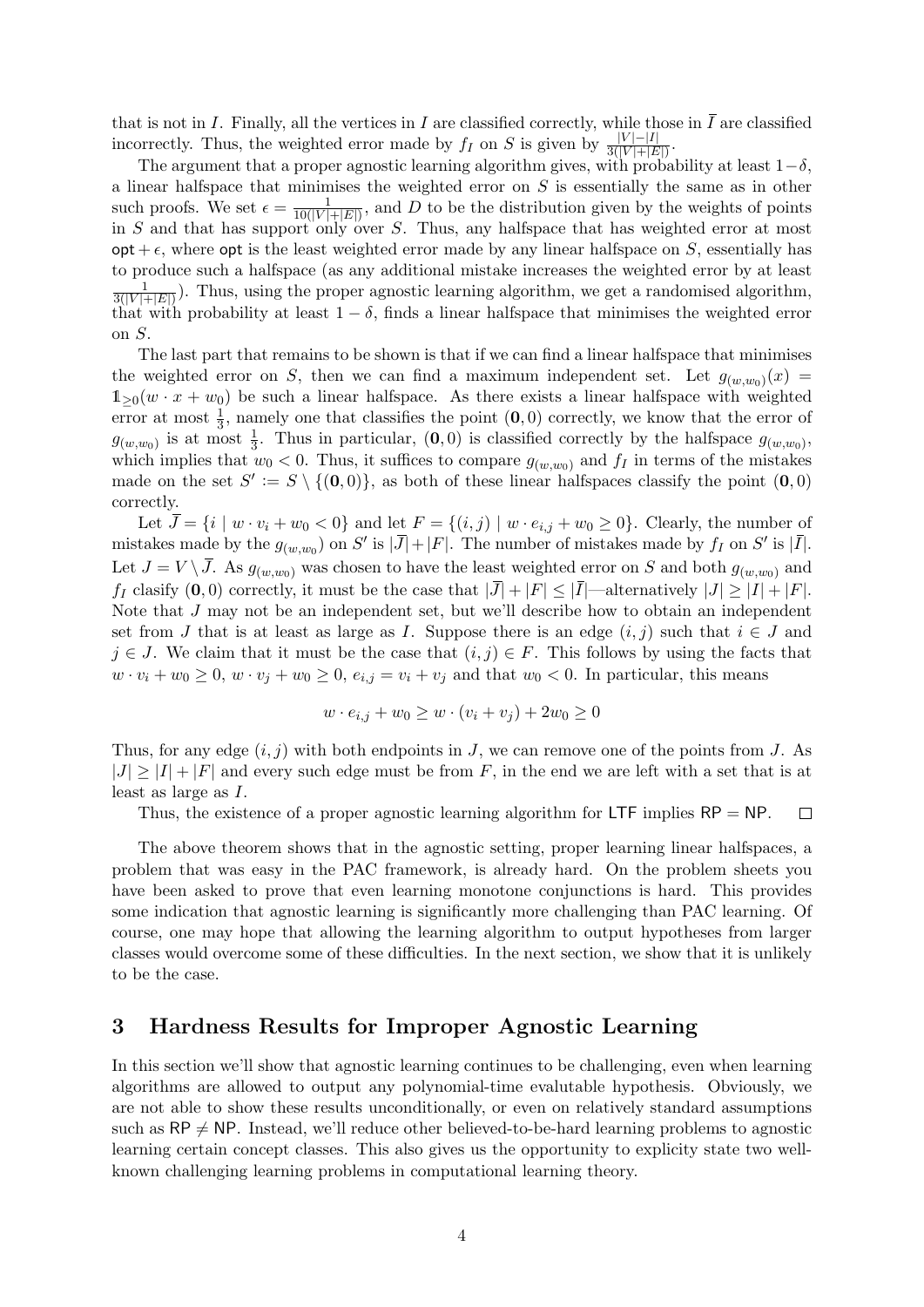#### 3.1 Learning Parities with Noise

Recall that the class PARITIES<sub>n</sub> consists of functions of the form  $f_S(x) = \bigoplus$ i∈S  $x_i$  for  $x \in \{0, 1\}^n$ . Let us list some key results about about this problem.

- In the PAC framework, with access to the oracle  $EX(f_S, D)$ , there is a simple learning algorithm for PARITIES. The algorithm essentially performs Gaussian elimination, treating parities as linear functions from  $\mathbf{GF}(2)^n \to \mathbf{GF}(2)$ .
- In the statistical query framework, any algorithm that makes queries to  $\text{STAT}(f_S, \mathcal{U}),$ where U is the uniform distribution on  $\{0,1\}^n$  with tolerance at least  $\tau$ , must make  $\Omega(\tau^2 2^n)$  queries. As we've seen earlier, this result is unconditional. Thus, the class PARITIES cannot be *efficiently* learnt in the statistical query framework.
- In the PAC framework with random classification noise, *i.e.*, with access to the oracle  $EX^{\eta}(f_S, D)$ , this problem is widely believed to be hard. One of the hard cases is believed to be the case where  $D = U$ , the uniform distribution over  $\{0,1\}^n$ . As a statistical query algorithm for PARITIES does not exist, we cannot apply the general reduction to obtain an algorithm for learning PARITIES in the presence of random classification noise. The current best algorithm due to Blum et al. (2003) has running time  $2^{O(n/\log n)}$ . Cryptosystems have been designed based on the assumption that learning PARITIES with noise is hard (and more often, on the harndness of learning noisy linear functions on larger finite fields; see (Regev, 2009) for further details).

We will show how an agnostic learning algorithm for linear halfspaces yields an algorithm for learning PARITIES with noise. Rather than give a formal proof, we will describe the key ideas in sufficient detail for the interested student to complete the formal proof. We will consider the concept class of MAJORITIES. As in the case of parities, these are functions defined over some subset of the variables, the difference being that the function evaluates to 1 if at least half the bits in the subset are 1 and 0 otherwise. Formally, MAJORITIES<sub>n</sub>, contains functions  $q<sub>S</sub>$  defined as,

$$
g_S(x) = \mathbb{1}_{\geq 0} \left( \sum_{i \in S} x_i - \frac{|S|}{2} \right)
$$

for all  $S \subset [n]$ .

To make calculations slightly simpler, we'll use the transformation  $0 \mapsto 1$  and  $1 \mapsto -1$  both for inputs and outputs. This means that a parity on subset S is simply defined as  $f_S(x)$  =  $\prod_{i \in S} x_i$  and the majority is defined as  $g_S(x) = \text{sign} \left( \sum_{i \in S} x_i - \frac{1}{2} \right)$  $(\frac{1}{2})$ . Furthermore, we'll assume that the target parity is defined on some set S, such that  $|S|$  is even.<sup>2</sup> Then, we show that  $\Big|_{x\sim i}$  $\begin{bmatrix} x \sim u \\ y \end{bmatrix}$ <br>by flipping every bit of x in the set S. Both parity and majority are symmetric functions on  $\mathbb{E}_{x \sim \mathcal{U}}\left[g_S(x)f_S(x)\right]$  $=\Omega\left(\frac{1}{\sqrt{2}}\right)$  $|S|$ ). For any input  $x \in \{-1,1\}^n$ , let  $\bar{x}_S$  denote the input obtained the set S, *i.e.*, they only depend on the number of bits that are  $-1$ , but not on specific bits. If x is such that k bits in S are  $-1$  for  $k \in \{0, 1, \ldots, |S|/2 - 1\}$ , then  $g_S(x) = -g_S(\overline{x}_S)$  and  $f_S(x) = f_S(\bar{x}_S)$ . Now for  $k = 0, \ldots, |S|/2 - 1$ , the probability distribution (under the uniform distribution over  $\{-1, 1\}^n$  of having k bits be  $-1$  is exactly the same as having  $|S| - k$  bits be −1. Thus, the only contribution to  $\mathbb{E}_{x \sim \mathcal{U}} [g_S(x) f_S(x)]$  comes from points  $x \in \{-1,1\}^n$ , such that exactly  $|S|/2$  out of the  $|S|$  bits in S are -1. Thus,

$$
\left| \mathop{\mathbb{E}}_{x \sim \mathcal{U}} \left[ g_S(x) f_S(x) \right] \right| = \frac{\binom{|S|}{|S|/2}}{2^{|S|}} = \Omega \left( \frac{1}{\sqrt{|S|}} \right)
$$

<sup>&</sup>lt;sup>2</sup>Otherwise, it is possible to guess one of the bits in the target parity, say by trying all n bits, and flip the sign of the labels. In at least one case, we've reduced the problem to learning a parity on an even set.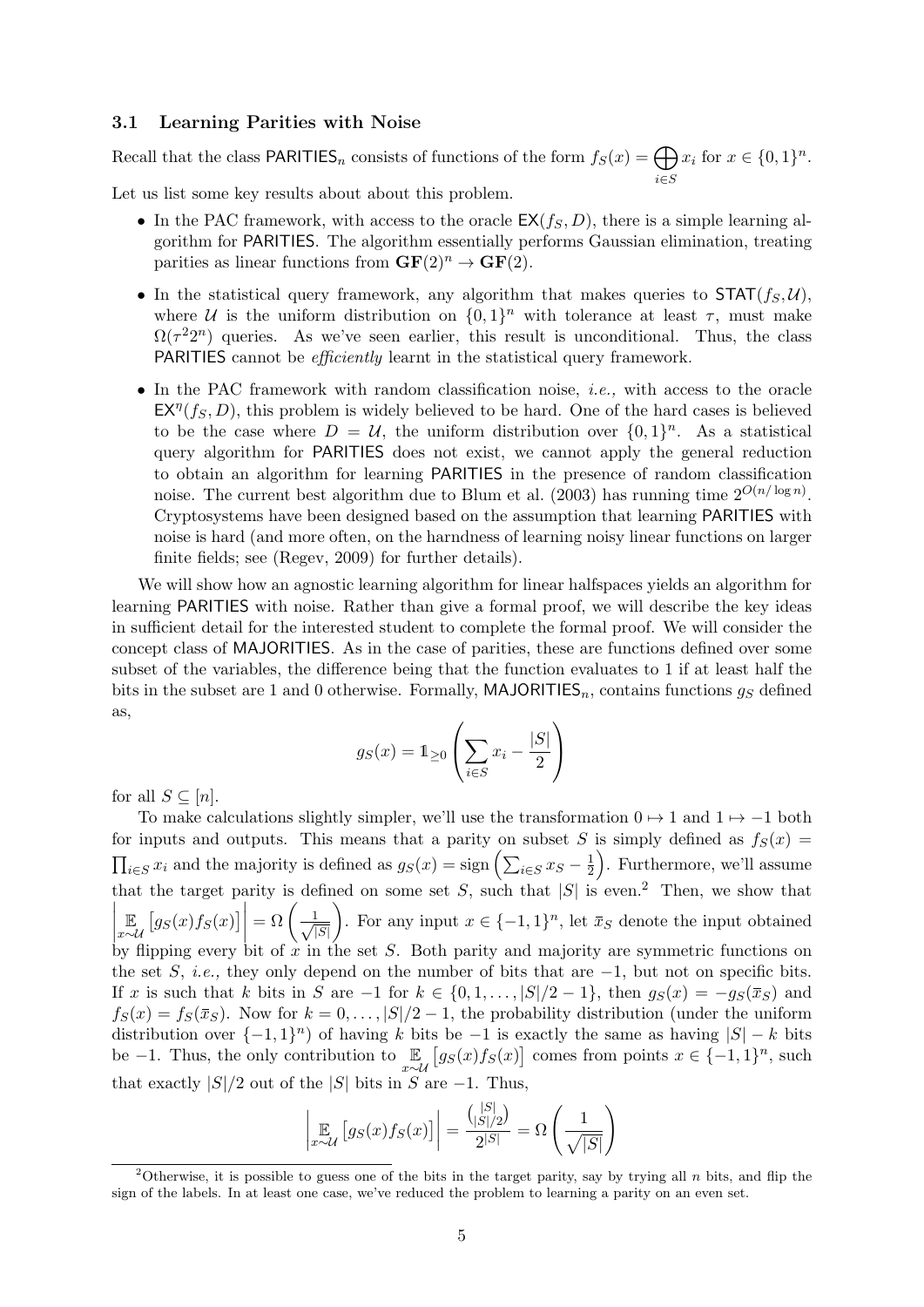Now suppose that the data was noisy, then we get that the correlation of the function  $g_S$ , with the observed data (labels treated as being in  $\{-1,1\}$ ), is at least  $\Omega\left(\frac{1-2\eta}{\sqrt{|S|}}\right)$  . Essentially, this is  $\mathbb{E}_{x \sim \mathcal{U},Z} [f_S(x)g_S(x)Z]$ , where Z is a random variable that takes value 1 with probability  $1 - \eta$ and  $-1$  with probability  $\eta$ . Thus, an agnostic learning algorithm for learning halfspaces would give us some  $h: \{-1,1\}^n \to \{-1,1\}$ , such that  $\mathbb{E}_{x \sim \mathcal{U}} [f_S(x)h(x)] = \Omega \left( \frac{1-2\eta}{\sqrt{|S|}} \right)$ ), with probability at least  $1 - \delta$ .

Once we have obtained h, we are able to evaluate h on any point in the set  $\{-1,1\}^n$ . It is well-known that there is an algorithm, that given black-box access to  $h$ , and in time polynomial in  $\frac{1}{\delta}$  and  $\frac{1}{\tau}$ , outputs all subsets T, such that E  $\mathbb{E}_{x \sim \mathcal{U}}\left[h(x)f_T(x)\right]$  $\geq \tau$ . Essentially, the set of all parity functions forms an orthogonal basis for functions defined from  $\{-1,1\} \to \mathbb{R}$ , with respect to the uniform distribution over  $\{-1,1\}^n$ . This algorithm finds all the large "Fourier" coefficients of any  $h: \{-1,1\}^n \to \mathbb{R}$ . The interested student is referred to the excellent survey by Mansour (1994).

#### 3.2 PAC-Learning DNF

Let CONJUNCTIONS<sub>n</sub> denote the class of conjunctions over  $\{0,1\}^n$ . Let  $s(\cdot)$  be a polynomial. Define the class,

$$
\mathsf{DNF}_{n,s(n)} = \{c_1 \vee \cdots \vee c_k \mid c_i \in \mathsf{CONJUNCTIONS}_{n}, k \leq s(n)\}
$$

and  $\text{DNF}_s = \bigcup_{n\geq 1} \text{DNF}_{n,s(n)}$ , to be the class of boolean functions over n variables that can be expressed as a  $\overline{D}NF$  formula with at most s terms. Thus, an efficient algorithm for learning  $\mathsf{DNF}_s$  runs in time polynomial in  $n, \frac{1}{\epsilon}$  $\frac{1}{\epsilon}$  and  $\frac{1}{\delta}$  (the parameter size(*c*) is not necessary as it is always polynomial in n). Let us recall some known results regarding learning  $\text{DNF}_s$ .

- Learning  $DNF_s$  was posed an open problem by Valiant (1984). It has remained open despite much effort for the last three decades.
- Any statistical query algorithm with tolerance  $\tau$ , such that  $\tau^{-1}$  is bounded by a polynomial in n, has to make  $n^{\Omega(\log n)}$  queries to the **STAT** $(c, D)$  oracle. The key idea here is that parities over  $log n$  bits can be expressed as a DNF formula of polynomial size; there are  $n^{\Omega(\log n)}$  such parity functions. Details appear in the paper by Blum et al. (1994).
- $\bullet~$  The current best known algorithm for PAC learning  $\mathsf{DNF}_s$  is due to Klivans and Servedio (2001) and has running time  $2^{\tilde{O}(n^{1/3})}$ , where the notation  $\tilde{O}(\cdot)$  hides poly-logarithmic factors.
- Recent work by Daniely and Shalev-Shwartz (2014) has shown that under plausible, but as yet unproven complexity-theoretic assumptions, learning  $\text{DNF}_s$  is hard for some polynomial  $s(.)$ .

Thus, the problem of PAC learning  $\mathsf{DNF}_s$  is widely considered to be hard. We will show that a computationally efficient algorithm for agnostically learning conjunctions would imply a computationally efficient algorithm for PAC learning  $\text{DNF}_s$ , thus providing evidence, that agnostically learning conjunctions, even improperly, is hard.

As in the previous section, we will focus on the key ideas rather than provide a formal proof. Let  $\varphi \in \text{DNF}_s$  and let D be some distribution over  $\{0,1\}^n$ . Let

$$
\mathsf{opt} = \min_{c \in \mathsf{CONJUNCTIONS}_n} \operatorname{err}(c; \varphi, D),
$$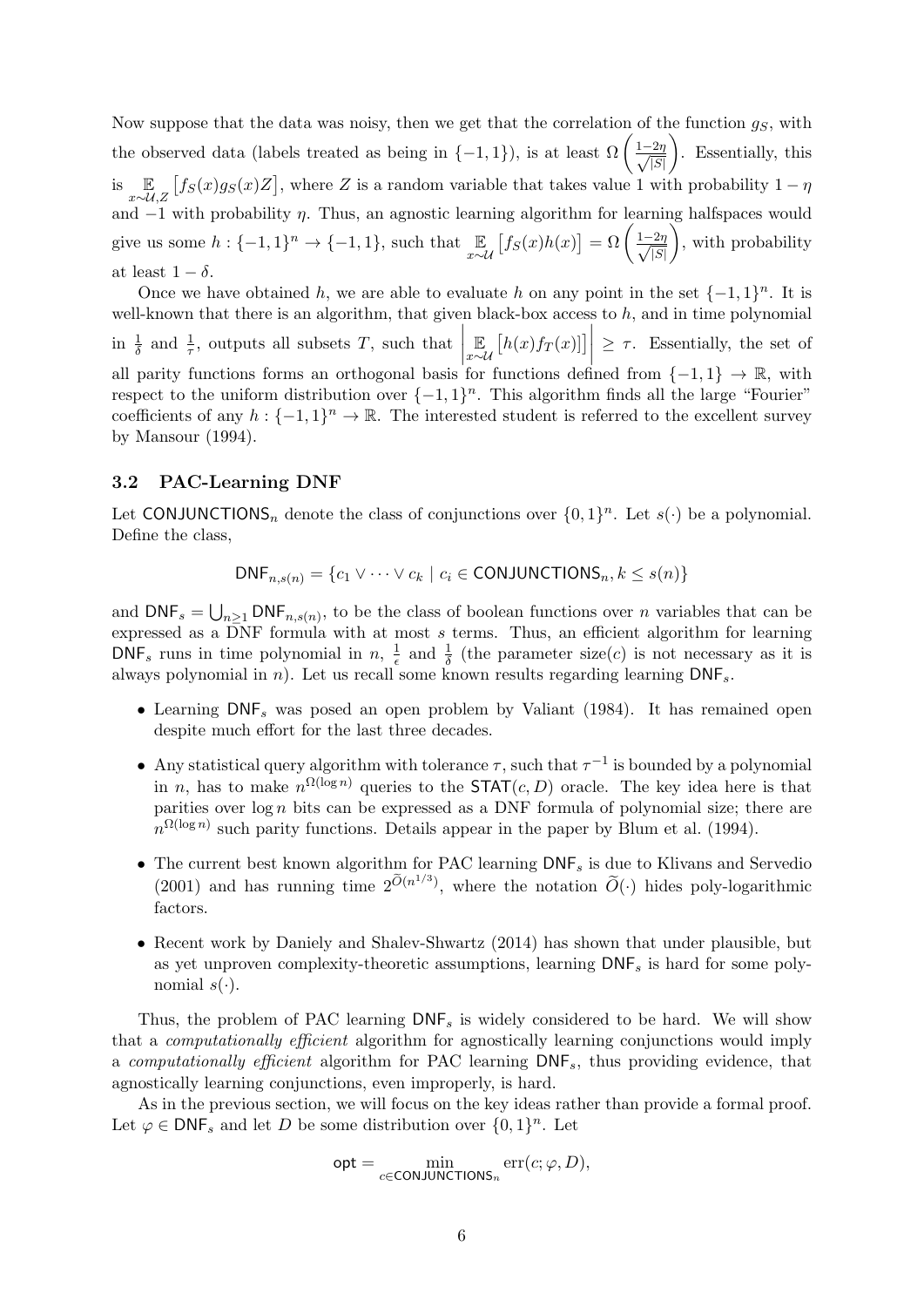i.e., opt is the least error made by a conjunction when the data is labelled according to a DNF formual  $\varphi$ . The claim is that  $\mathsf{opt} \leq \frac{1}{2} - \frac{1}{10s}$  $\frac{1}{10s(n)}$ . In fact, you have already proved this on one of the problem sheets. You were asked to show that some function from the set  $H =$  $\{0, 1, x_1, \overline{x}_1, \ldots, x_n, \overline{x}_n\}$  is a good candidate weak hypothesis for learning conjunctions; the same applies to disjunctions. A DNF formula is essentially a disjunction on an expanded input space, which includes the evaluation of all possible conjunctions on the original  $n$ -bit input. This means that the output h of an agnostic learning algorithm, when run with  $\epsilon = \frac{1}{20\epsilon}$  $\frac{1}{20s(n)}$  and with access to examples drawn from  $\mathsf{EX}(\varphi, D)$ , satisfies,  $\text{err}(h; \varphi, D) \leq \frac{1}{2} - \frac{1}{20s}$  $\frac{1}{20s(n)}$ . Such an algorithm serves as a  $\frac{1}{20s(n)}$ -weak learner and hence using a boosting algorithm, such as Adaboost, yields a PAC-learning algorithm for learning  $\mathsf{DNF}_s$ . Thus, it is unlikely that there is a computationally efficient agnostic learning algorithm for CONJUNCTIONS.

Remark 5. In fact, the problem of agnostically learning conjunctions may be significantly harder than PAC learning polynomial-size DNF formulas. The current best known algorithm for agnostically learning conjunctions is due to Kalai et al. (2008) and runs in time  $2^{\tilde{O}(\sqrt{n})}$ .

### 4 Distribution-Specific Agnostic Learning

As we've seen by now, agnostic learning is highly challenging, and if one is to obtain positive results, further relaxations will need to be made in terms of what is asked of the learning algorithm. One such assumption that is common in the literature, and which we'll study, is the requirement that the learning algorithm work no matter what the distribution over the data. We'll relax this requirement by making assumptions regarding the marginal distribution  $D_X$ over  $X$ . In keeping with the spirit of agnostic learning, we'll make no assumptions whatsoever about how the data is labelled. Formally, for a joint distribution D over  $X \times \{-1, 1\}$ , let  $D_X$ denote the marginal distribution over  $X$ . We will only require the learning algorithm to succeed provided the marginal distribution,  $D_X$ , comes from a relatively benign class of distributions. Our focus will be on the setting where  $D_X$  is the spherical normal distribution in  $\mathbb{R}^n$ ,  $\mathcal{N}(0, \sigma^2 I)$ .

Let us first formally define distribution-specific agnostic learning.

**Definition 6** (Distribution-specific Agnostic Learning). Let  $\mathcal{D}$  be a class of distributions over X. We say that C is agnostically learnable with respect to the class of distributions  $D$ , if there exists a polynomially evaluatable hypothesis class H and a learning algorithm L, that for all  $n \geq 1$ , for every D over  $X_n \times \{-1,1\}$ , such that the marginal distribution  $D_X$  is in  $\mathcal{D}$ , for every  $0 < \delta < 1$  and  $0 < \epsilon < 1$ , with access to  $EX(D)$  and with inputs  $\epsilon$ ,  $\delta$  and size(c), outputs h that with probability at least  $1 - \delta$ , satisfies

$$
err(h; D) \le \min_{c \in C} err(c; D) + \epsilon.
$$

We've dropped the notion of *efficient learning* from the definition. This is because most of the algorithms that we'll design will not be polynomial in  $\frac{1}{\epsilon}$ , rather we will get some dependence of the form  $n^{\frac{1}{\epsilon^k}}$  for some constant  $\kappa$ . This means that the overall running time is polynomial only if  $\epsilon$  is chosen to be a constant. Even after the restriction on the marginal distribution and fixing  $\epsilon$  to be a constant, designing learning algorithms is quite a challenge. We will see the main ideas that are required to design and analyse an algorithm for agnostically learning halfspaces. The full algorithm and detailed proofs can be found in the article by Kalai et al. (2008).

#### 4.1 Agnostically Learning Halfspaces

We will restrict our attention to the case where the marginal distribution  $D_X$  is the spherical normal distribution with covariance matrix  $\frac{1}{n}I$ , *i.e.*,  $D_X = \mathcal{N}(0, \frac{1}{n})$  $\frac{1}{n}I$ ). As part of the algorithm,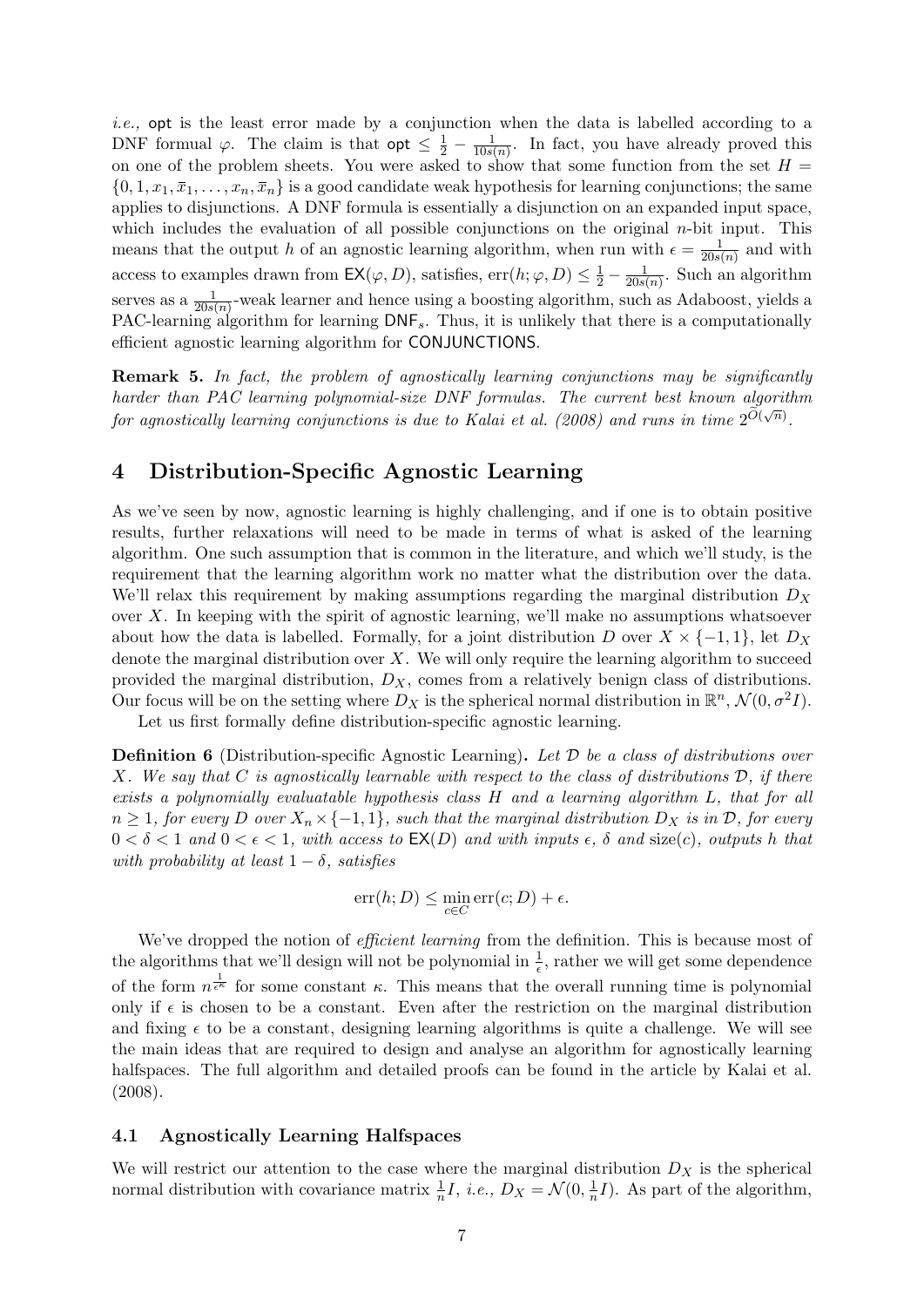we will use real-valued functions and real-valued losses as intermediate steps, before producing a boolean function as an output hypothesis. Along the way, we'll use some results from approximation theory.

**Definition 7** ( $\epsilon$ - $\ell_1$ -Approximation). Let  $\Phi = {\phi_1, \ldots, \phi_M}$  be a collection of basis functions, where  $\phi_i: X \to \mathbb{R}$ . We say that a concept class C can be  $\epsilon$ - $\ell_1$ -approximated by  $\Phi$  with respect to a distribution  $D_X$  over X, if for every  $c \in C$ , there exist  $a_1, \ldots, a_M \in \mathbb{R}$ , such that,

$$
\mathop{\mathbb{E}}_{x \sim D_X} \left[ \left| c(x) - \sum_{j=1}^{M} a_j \phi_j(x) \right| \right] \le \epsilon
$$

The following result shows that  $\epsilon$ - $\ell_1$ -approximability of a class C is sufficient for agnostic learning. Observe the polynomial dependence on M, the size of  $\Phi$ , of the sample and computational complexity of the algorithm. The challenge is to show that a concept class C can be approximated by using a basis that is not too large.

**Theorem 8.** If C can be  $\epsilon\text{-}\ell_1$ -approximated by some collection of basis functions  $\Phi = {\phi_1, \ldots, \phi_M}$ with respect to distribution  $D_X$ , then C is agnostically learnable with respect to  $D_X$ . Furthermore, the sample complexity and running time of the algorithm is polynomial in  $M, \frac{1}{\epsilon}, \frac{1}{\delta}$  $\frac{1}{\delta}$ .

*Proof.* Let  $S = \{(x_1, y_1), \ldots, (x_m, y_m)\}\)$  be obtained from a distribution D over  $X \times \{-1, 1\}$  such that the marginal distribution over  $X$  is  $D_X$ . We perform the following optimisation problem. Find  $a_1, \ldots, a_M$  that minimise the following objective:

$$
J(a_1,..., a_M; S) = \frac{1}{m} \sum_{i=1}^{m} \left| \sum_{j=1}^{M} a_j \phi_j(x_i) - y_i \right|
$$

It is left as an exercise to show that this optimisation problem can be expressed as a linear program. (See the Appendix of the article by Kalai et al. (2008) for the solution.)

*Output Hypothesis:* Let  $h: X \to \{-1, 1\}$  be the boolean function given by

$$
h(x) = \text{sign}\left(\sum_{j=1}^{M} a_j \phi_j(x) - t\right),\,
$$

where t is chosen to minimise  $\widehat{err}(h;S)$  from among hypotheses of this form. Note that the values  $a_1, \ldots, a_M$  were already obtained as part of the optimisation algorithm, thus only t is chosen so that the empirical error is minimised. This is just a simple one dimensional problem and can be solved easily.

We claim that  $\widehat{\text{err}}(h; S) \leq \frac{1}{2}$ <br>formly at random (denoted  $\frac{1}{2}J(a_1,\ldots,a_M;S)$ . To see this, imagine that  $t \in [-1,1]$  was chosen uniformly at random (denoted by  $t \sim \mathcal{U}([-1,1])$ ) and let  $h_t$  be the corresponding hypothesis; for  $x \in \mathbb{R}^n$ , let  $z = \sum_{j=1}^M a_j \phi_j(x)$  and suppose  $y \in \{-1,1\}$ . Clearly, if  $z < -1$  or  $z > 1$ , for every  $t \in [-1, 1]$ .

$$
1(\text{sign}(z-t) \neq y) = \frac{|\text{sign}(z) - y|}{2} \leq \frac{|z - y|}{2}.
$$

On the other hand, if  $z \in [-1,1]$ , then for  $t \in [z,1]$  if  $y=1$  and for  $t \in [-1,z]$  if  $y=1$ , it is the case that  $\mathbb{1}(\text{sign}(z-t) \neq y) = 1$ , hence,

$$
\mathbb{E}_{t \sim \mathcal{U}([-1,1])} \left[ \mathbb{1}(\text{sign}(z-t) \neq y) \right] = \frac{|z-y|}{2}
$$

Thus, in all cases, we obtain  $\mathbb{E}_{t \sim \mathcal{U}([-1,1])}$  $\left[\widehat{\text{err}}(h_t;S)\right] \leq \frac{1}{2}$  $\frac{1}{2}J(a_1,\ldots,a_M;S)$ . This in particular implies that there exists  $t \in [-1, 1]$  such that  $err(h_t; S) \leq \frac{1}{2}$  $\frac{1}{2}J(a_1,\ldots,a_M;S)$ , and as the output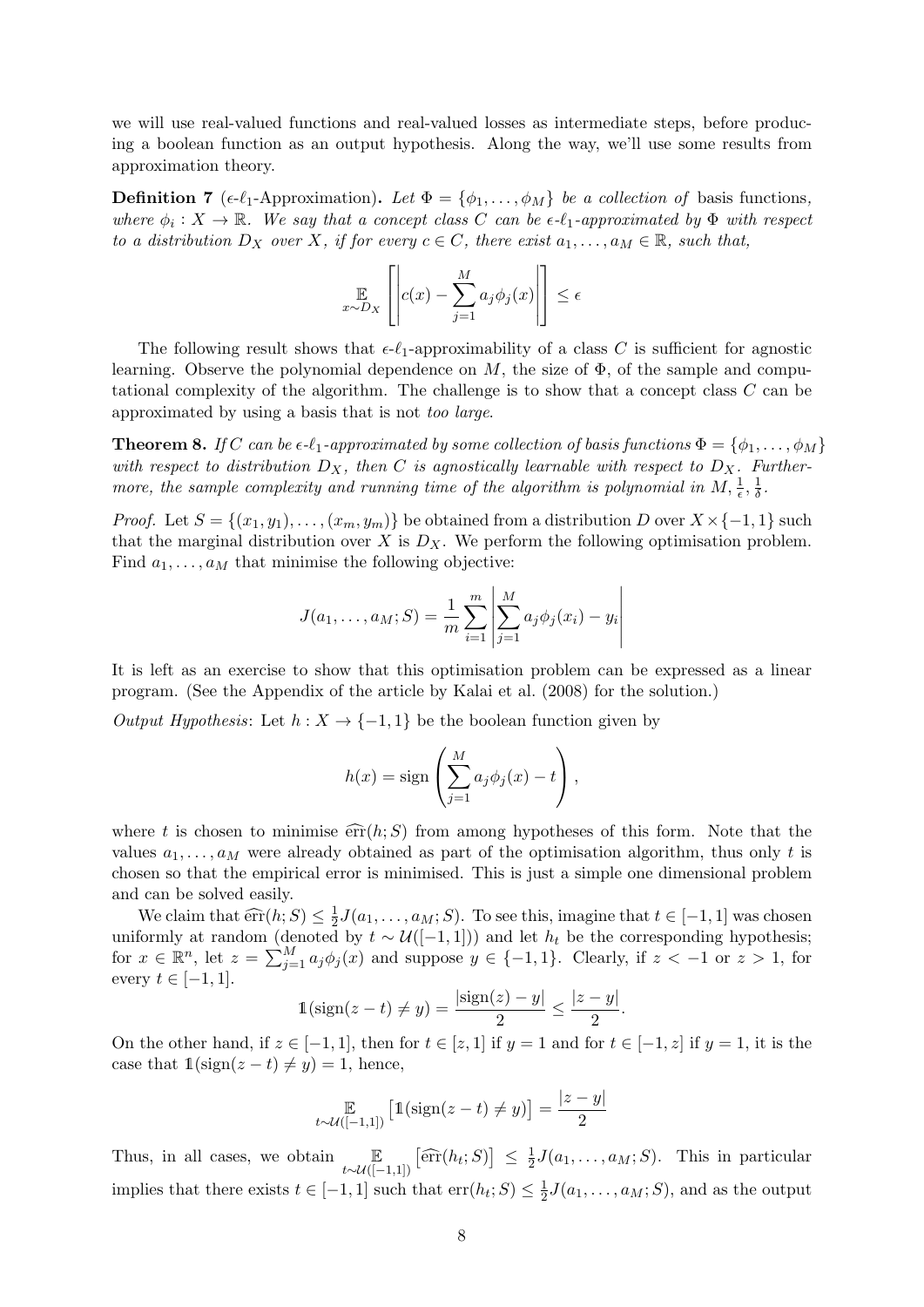hypothesis h was obtained by choosing t that minimises the number of mistakes on the sample S, it must be the case that  $\widehat{err}(h; S) \leq \frac{1}{2}$  $\frac{1}{2}J(a_1,\ldots,a_M;S)$ . We will choose m to be large enough so that  $|\widehat{\text{err}}(h;S)-\text{err}(h;S)| \leq \epsilon/4$  for every h that is a linear halfspace over the basis functions  $\phi_1, \ldots, \phi_M$  with probability at least  $1 - \frac{\epsilon}{4}$  $\frac{\epsilon}{4}$ . Note that this is possible for some m that is still polynomially bounded in  $M, \frac{1}{\epsilon}$  $\frac{1}{\epsilon}$ , and  $\frac{1}{\delta}$ . Note that h is still a function of the sample S and hence is considered as a random variable. We thus obtain the following (after some calculations of conditional expectations):

$$
\mathop{\mathbb{E}}_{S \sim D^{m}} \left[ \text{err}(h; D) \right] \leq \frac{1}{2} \mathop{\mathbb{E}}_{S \sim D^{m}} \left[ J(a_1, \dots, a_M; S) \right] + \frac{\epsilon}{4}
$$

Let  $c^* \in C$  be such that,

$$
err(c^*; D) = \mathsf{opt} = \min_{c \in C} err(c; D).
$$

Let  $a_1^*, \ldots, a_M^*$  be such that  $\mathbb{E}_{x \sim D_X}$ h    $\sum_{j=1}^{M} a_j^* \phi_j(x) - c^*(x)$  $\Big] \leq \epsilon$ . Using the fact that  $a_1, \ldots, a_M$ were chosen to optimise  $J(a_1, \ldots, a_M; S)$  and  $a_1^*, \ldots, a_M^*$  constitute a feasible solution, we get

$$
\mathbb{E}_{S \sim D^{m}} \left[ \text{err}(h; D) \right] \leq \frac{1}{2} \mathbb{E}_{S \sim D^{m}} \left[ J(a_{1}^{*}, \dots, a_{M}^{*}; S) \right] + \frac{\epsilon}{4}
$$
\n
$$
\leq \frac{1}{2} \mathbb{E}_{S \sim D^{m}} \left[ \frac{1}{m} \sum_{i=1}^{m} |y_{i} - c^{*}(x_{i})| \right] + \frac{1}{2} \mathbb{E}_{S \sim D^{m}} \left[ \frac{1}{m} \sum_{i=1}^{m} \left| c^{*}(x_{i}) - \sum_{j=1}^{M} a_{j}^{*} \phi_{j}(x_{i}) \right| \right] + \frac{\epsilon}{4}
$$
\n
$$
\leq \frac{1}{2} \mathbb{E}_{(x, y) \sim D} \left[ |y - c^{*}(x)| \right] + \frac{1}{2} \mathbb{E}_{x \sim D_{X}} \left[ \left| c^{*}(x) - \sum_{j=1}^{M} a_{j}^{*} \phi_{j}(x) \right| \right] + \frac{\epsilon}{4}
$$

As  $c^*(x) \in \{-1, 1\}$  and  $y \in \{-1, 1\}$ ,  $\mathbb{E}_{(x, y) \sim D}$  $[|y - c^*(x)|] = 2err(c^*; D) = 2$ opt. Hence, we have,

E  $\mathop{\mathbb{E}}_{S \sim D^m}\left[\text{err}(h; D)\right] \leq \mathsf{opt} + \frac{3\epsilon}{4}$ 4

Finally, we apply Markov's inequality to obtain:

$$
\mathbb{P}_{S\sim D^m}\left[\mathrm{err}(h;D)\geq \mathsf{opt} + \frac{7\epsilon}{8}\right] \leq \frac{\mathop{\mathbb{E}}_{\infty D^m}\left[\mathrm{err}(h;D)\right]}{\mathsf{opt} + \frac{7\epsilon}{8}} \leq \frac{\mathsf{opt} + \frac{3\epsilon}{4}}{\mathsf{opt} + \frac{7\epsilon}{8}} \leq 1 - \frac{\epsilon}{16}
$$

Repeating the entire algorithm  $N = \Theta\left(\frac{1}{\epsilon}\right)$  $\frac{1}{\epsilon} \log \frac{1}{\delta}$  times and choosing the hypothesis with the best performance among the N obtained hypothesis on a freshly drawn sample of size  $O\left(\frac{1}{\epsilon_0}\right)$  $rac{1}{\epsilon^2} \log \frac{N}{\delta}$ yields a hypothesis that with probability at least  $1 - \delta$ , satisfies  $err(h; D) \le$  opt +  $\epsilon$ .

#### Approximating Linear Halfspaces using Polynomials

What is left to prove is that there exists a suitable family of basis functions that can  $\epsilon$ - $\ell_1$ approximate linear halfspaces when the marginal distribution  $D_X$  is  $\mathcal{N}(0, \frac{1}{n})$  $\frac{1}{n}I$ ). The next theorem shows that monomials of degree  $O\left(\frac{1}{\epsilon^2}\right)$  $\frac{1}{\epsilon^4}$  provide such a family of basis functions, or alternatively, degree  $O\left(\frac{1}{\epsilon^4}\right)$  $\frac{1}{\epsilon^4}$ )-multivariate polynomials provide  $\epsilon$ - $\ell_1$ -approximations to linear halfspaces for the distribution  $\mathcal{N}(0, \frac{1}{n})$  $\frac{1}{n}I$ ).

**Theorem 9.** Let  $\Phi$  be the set of all monomials over  $\{x_1, \ldots, x_n\}$  of degree at most d, then for some  $d = O\left(\frac{1}{\epsilon^4}\right)$  $\frac{1}{\epsilon^4}$ ), linear halfspaces in  $\mathbb{R}^n$  are  $\epsilon$ - $\ell_1$ -approximated by  $\Phi$  with respect to  $\mathcal{N}(0, \frac{1}{n})$  $\frac{1}{n}I$ ).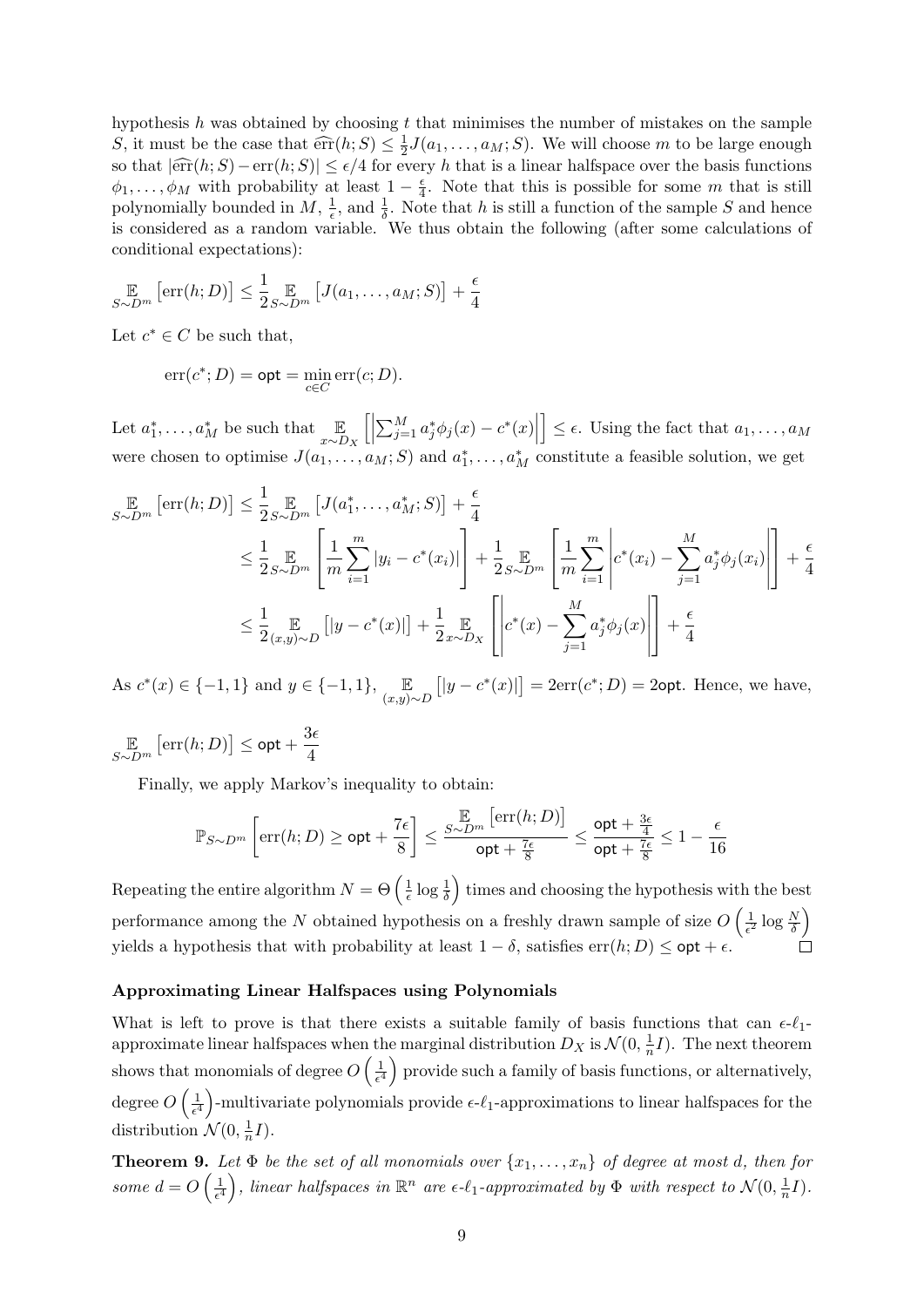In order to prove this theorem, we will use the following lemma, whose proof we can be found in the article by Kalai et al. (2008).

**Lemma 1.** For any  $d \geq 1$  and for any  $\theta \in \mathbb{R}$ , there is a degree d univariate polynomial,  $p_{d,\theta}$ , such that,

$$
\frac{1}{\sqrt{2\pi}}\int_{-\infty}^{\infty} (p_{d,\theta}(z) - \text{sign}(z-\theta))^2 e^{-z^2/2} dz = O\left(\frac{1}{\sqrt{d}}\right)
$$

Proof of Theorem 9. Let  $f(x) = \text{sign}(w \cdot x + w_0)$  denote some linear halfspace, where  $w \in \mathbb{R}^n$ with  $||w||_2 = 1$  and  $w_0 \in \mathbb{R}$ . Let  $\theta = -\sqrt{n}w_0$  and let P be a multivariate polynomial defined as  $P(x) = p_{d,\theta}(\sqrt{n}(w \cdot x))$ . Note that P is a degree d multivariate polynomial. Then, we have

$$
\mathop{\mathbb{E}}_{x \sim D_X} [|P(x) - f(x)|] \le \sqrt{\mathop{\mathbb{E}}_{x \sim D_X} [(P(x) - f(x))^2]}
$$

As w is a unit vector and  $D_X = \mathcal{N}(0, \frac{1}{n})$  $X = \mathcal{N}(0, \frac{1}{n}I)$ , the marginal (univariate) distribution of  $\sqrt{n}(w \cdot x)$ is  $\mathcal{N}(0,1)$ . Substituting  $z = \sqrt{n}(w \cdot x)$  we have,

$$
\mathop{\mathbb{E}}_{x \sim D_X} \left[ (P(x) - f(x))^2 \right] = \frac{1}{\sqrt{2\pi}} \int_{-\infty}^{\infty} (p_{d,\theta}(z) - \text{sign}(z - \theta))^2 dz = O\left(\frac{1}{\sqrt{d}}\right)
$$

 $\Box$ 

Thus, for some  $d = O\left(\frac{1}{\epsilon^2}\right)$  $\frac{1}{\epsilon^4}$  we get the required result.

As a consequence of Theorems 8 and 9, we have the following corollary.

**Corollary 1.** The class of linear halfspaces in  $\mathbb{R}^n$  is agnostically learnable with respect to the spherical normal distribution with sample complexity and running time polynomial in  $n^{\frac{1}{\epsilon^4}}$ ,  $\frac{1}{\delta}$  $\frac{1}{\delta}$ , 1  $\frac{1}{\epsilon}$  .

#### 5 Notes

In a sense, the agnostic learning framework pre-dates the PAC learning framework; the essential components are present in the statistical learning framework formulated by Vapnik in the 1970s. Kearns et al. (1994) formulated the framework as described in the network, bringing the study of boolean functions and computational complexity at the forefront. Without restrictions on the marginal distribution over  $X$ , positive results are known essentially only for trivial concept classes for boolean functions. For real-valued functions it it possible to have such results for some general classes for certain kinds of convex loss functions.

In the computational learning theory and theoretical computer science community, much effort has been expended on designing algorithms that work under restrictions on the marginal distribution. We have studied one such result in this lecture. We can consider learning using membership queries in the agnostic learning setting. A few more positive results are known in that case, including learning parities and decision trees (cf. (Gopalan et al., 2008)). However, when restrictions are not made on the marginal distribution, membership queries provided no added benefit in the case agnostic learning! The intuition behind this is that as the labels have nothing to do with any specific target function, querying the label at specific points is unlikely to be helpful; this was formalised and proved by Feldman (2009).

The techniques to design agnostic learing algorithms typically use results from approximation theory. The proof of Lemma 1 uses the fact that Hermite polynomials form an orthogonal basis for square integrable functions with respect to the standard normal distribution. For boolean functions, positive results are mainly known for the case where the marginal distribution over  $X$  is the uniform (or some other product) distribution on the boolean cube. In this case, techniques from discrete Fourier analyis can be used to obtain results in learning theory and beyond (cf. (O'Donnell, 2014)).